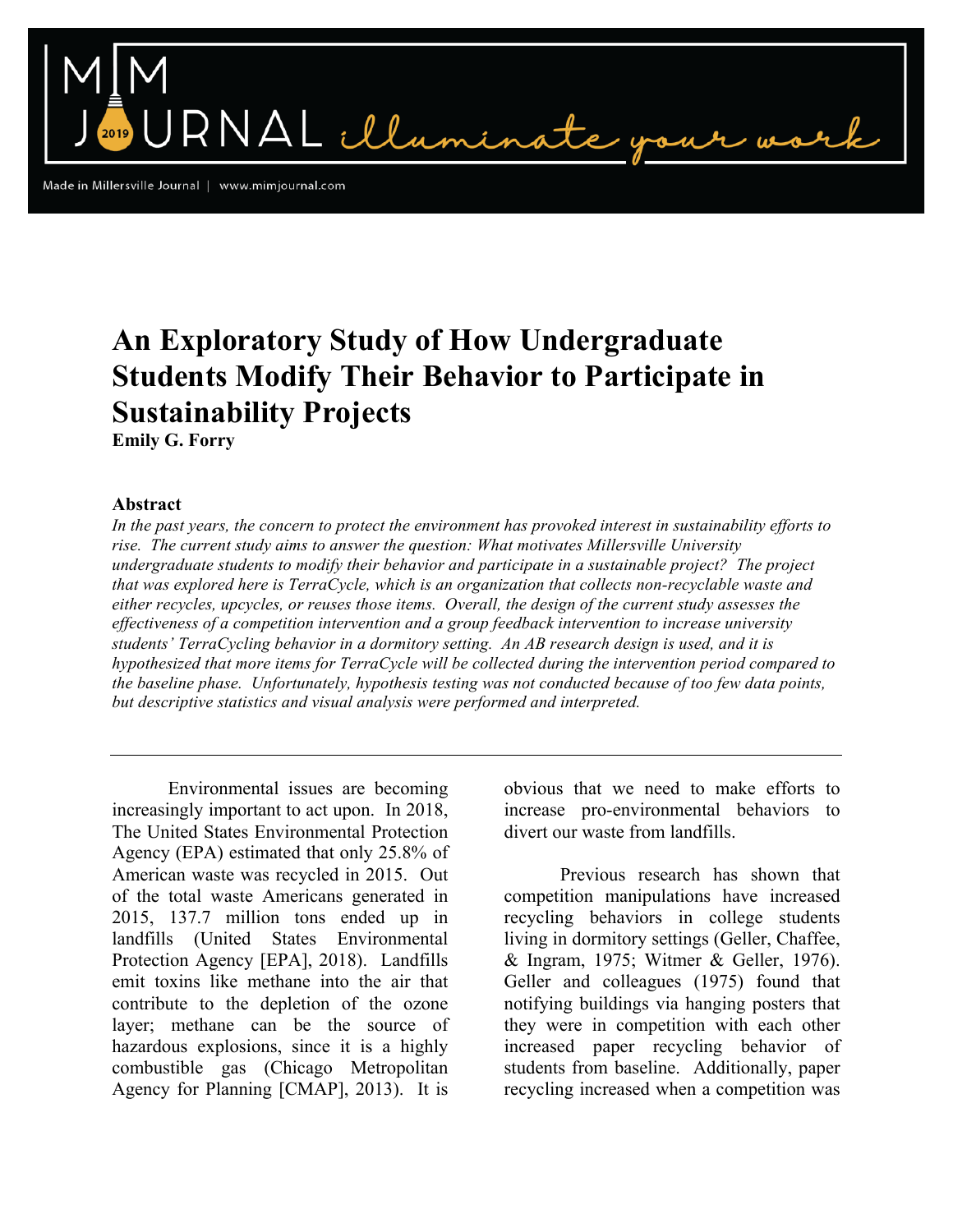introduced through flyers that were slipped under each student's door (Witmer & Geller, 1976). Overall, there is support to show that putting college students in a competition with each other can increase paper recycling (Geller, Chaffee, & Ingram, 1975; Witmer & Geller, 1976).

Feedback manipulations have also been shown to enhance pro-environmental behaviors (Schultz, 1998; DeLeon & Fuqua, 1995). For instance, Schultz (1998) found a significant increase from baseline to intervention (when the feedback was introduced) on curbside recycling participation when participants were given individual feedback (how much waste the individual household recycled) and group feedback (how much waste the entire group or neighborhood recycled). DeLeon and Fuqua (1995) also explored a group feedback manipulation, and found that feedback letters taped to residents' front doors increased recycling participation compared to baseline in an apartment complex. In all, group feedback manipulations have been used to increase recycling behavior (Schultz, 1998; DeLeon & Fuqua, 1995).

The current study explores how competition and group feedback interventions affect the TerraCycling behavior of undergraduate students. It is hypothesized that there will be more items collected for TerraCycle during the competition and feedback intervention phases compared to the baseline phases.

# **Method**

# **Participants**

Millersville University residential students living in East and West Villages served as the participants. East A and West B were randomly assigned to the

competition condition, East B was randomly assigned to the feedback condition, and West A was randomly assigned to the control condition. In total, 1,161 students were exposed to the TerraCycle program.

#### **Materials**

First, a large, cardboard box (24'' X 18'' X 18'') was placed in the front lobby of every building that served as the TerraCycle collection bin. In addition, the feedback and competition groups received emails about how much waste the building collected or the details of the competition. This information was also displayed on 22'' X 28'' posters that were displayed on each floor of the building.

#### **Procedure**

The course of the study contained two phases: baseline and intervention. Before the start of the study, all housing staff were informed about the TerraCycle program and about the study. At the beginning of the baseline phase, an email describing TerraCycle was sent out with a list of items that were accepted, and the collection bins were placed in the lobby of each building.

When the intervention phase started, posters were hung and an email was sent to the competition participants that notified them that their building was in a battle with another residence hall to determine which building could collect the most items for TerraCycle. The feedback participants received an email and posters around the building that stated how many items were collected in the previous week. The students participating in the feedback condition were given updated information each week. The entire study lasted for six weeks and the TerraCycle items were collected at the beginning of each week.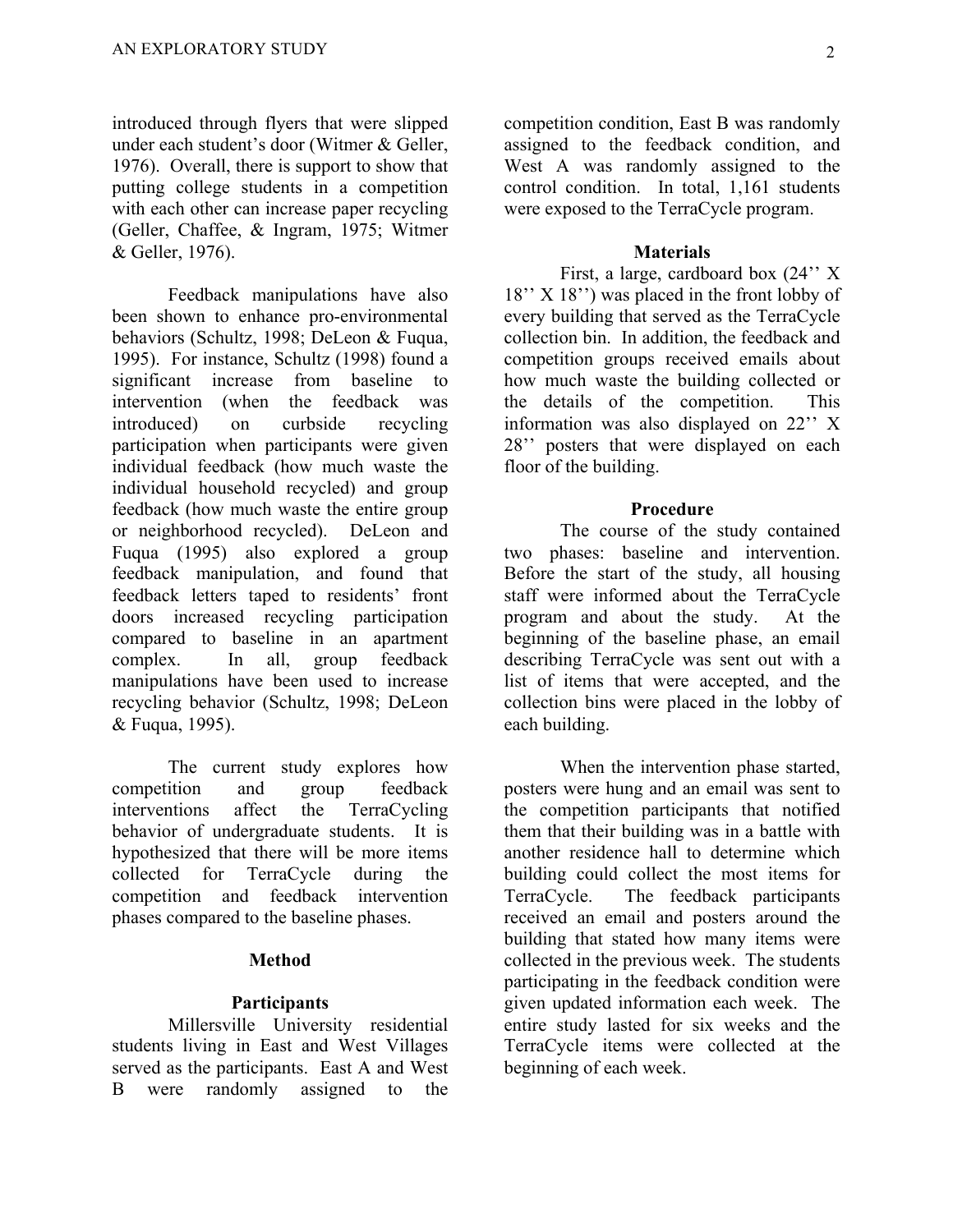#### **Results**

Because the study only ran for six weeks, the assumptions for hypothesis testing were not met. Although hypothesis testing could not be conducted, visual analysis can be performed by examining time series graphs (see Figures 1-10). Broad trends include low participation and contamination (items collected by participants that are not accepted for TerraCycle) in the control condition, and a slight increase of TerraCycle participation when the feedback manipulation was introduced with minimal contamination. In addition, an increase in participation and contamination was observed during the intervention phase for the first competition building, but relatively low participation and contamination levels were seen in the second competition building.

## **Conclusion**

In summary, the present study aimed to investigate the effectiveness of a competition and feedback manipulation at increasing undergraduate students' TerraCycle behaviors. Due to lack of data, visual analysis was conducted rather than hypothesis testing which makes it difficult to draw conclusions about the effectiveness of these manipulations. Future studies should expand the time frame so that hypothesis testing can occur, explore ways to increase awareness of the TerraCycle program and interventions, and limit confounding variables.



*Figure 1.* Control condition's (West A) TerraCycle participation level measured by number of items collected that are accepted by TerraCycle. Week four's data was thrown out due to Thanksgiving break.



*Figure 2.* Control condition's (West A) contamination measured by number of items collected that were not accepted by TerraCycle. Week four's data was thrown out due to Thanksgiving break.



*Figure 3.* Feedback condition's (East B) TerraCycle participation level measured by number of items collected that are accepted by TerraCycle. The phase line indicates that the feedback manipulation started at the beginning of week three. Week four's data was thrown out due to Thanksgiving break.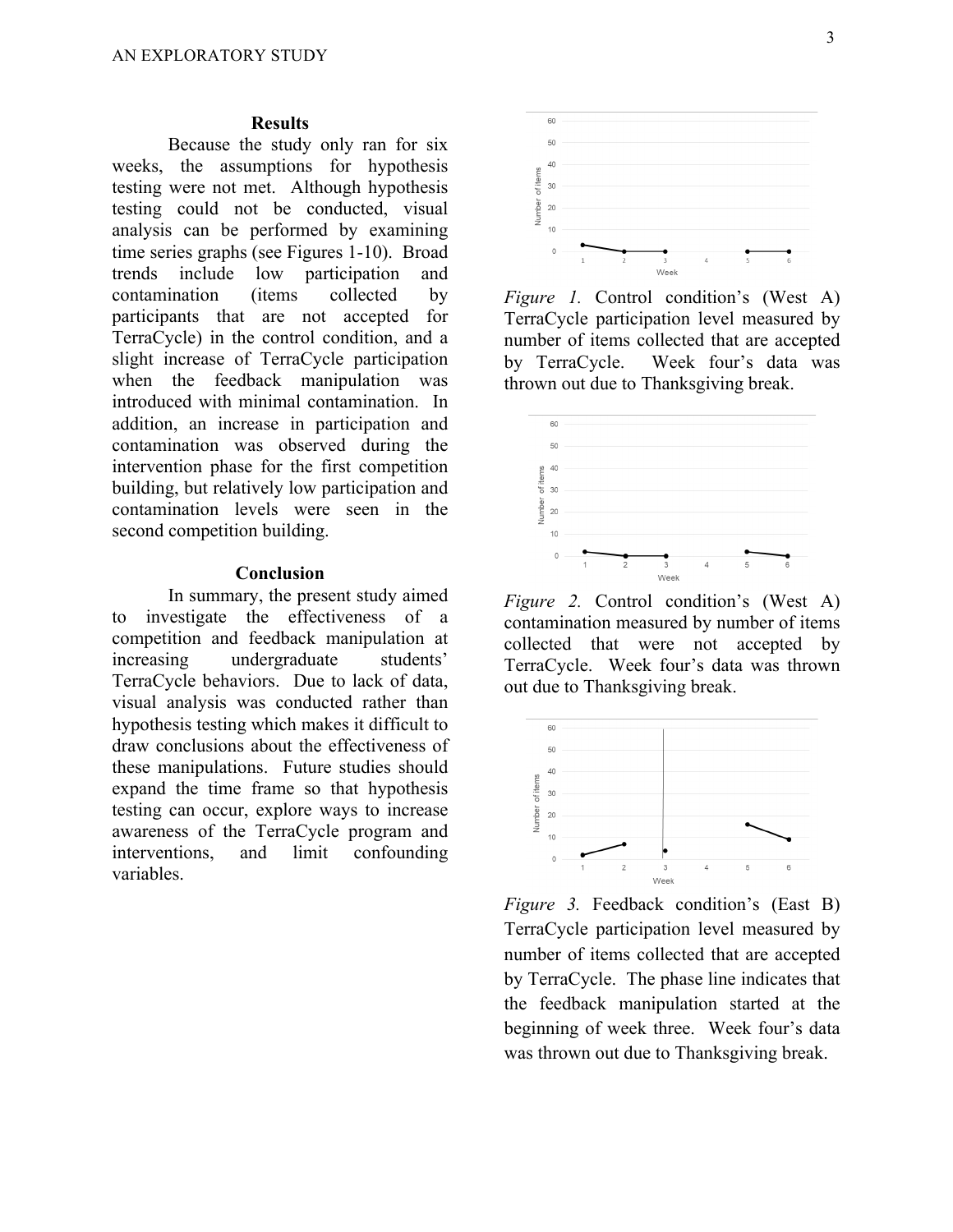

*Figure 4.* Feedback condition's (East B) contamination level measured by number of items collected that were not accepted by TerraCycle. The phase line indicates that the feedback manipulation started at the beginning of week three. Week four's data was thrown out due to Thanksgiving break.



*Figure 5.* East A's level of TerraCycle participation measured by the number of items collected that are accepted by TerraCycle. East A was one of the buildings in the competition condition. The phase line indicates that the competition intervention was started at the beginning of week five. Week four's data was not considered due to Thanksgiving break.



*Figure 6.* East A's level of contamination measured by the number of items collected that were not accepted by TerraCycle. East A was one of the buildings in the competition condition. The phase line indicates that the competition intervention was started at the beginning of week five. Week four's data was not considered due to Thanksgiving break.



*Figure 7.* West B's level of TerraCycle participation measured by the number of items collected that are accepted by TerraCycle. West B was the other building in the competition condition. The phase line indicates that the competition manipulation began at the beginning of week five. Week four's data was not considered due to Thanksgiving break.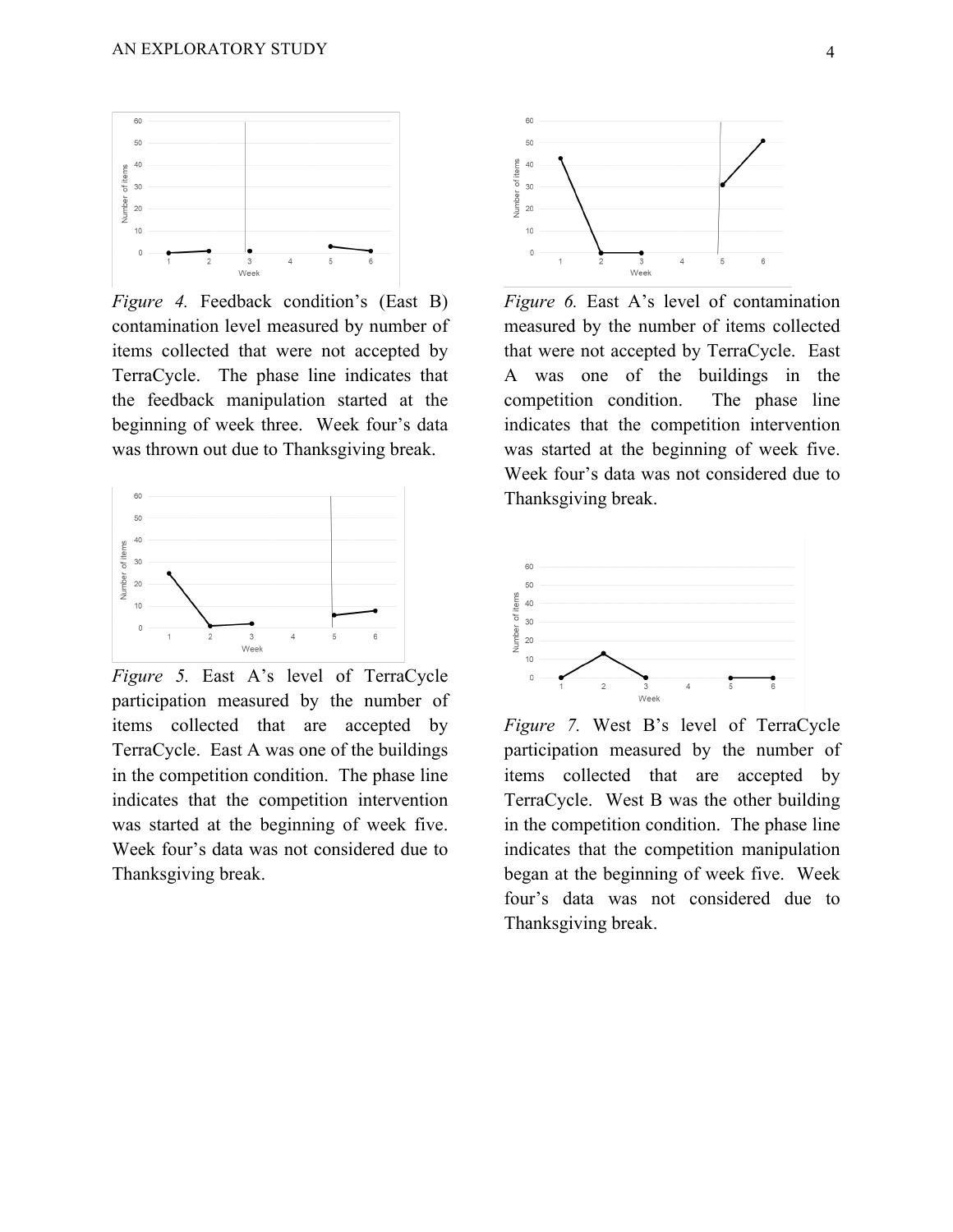

*Figure 8.* West B's level of contamination measured by the number of items collected that were not accepted by TerraCycle. West B was the other building in the competition condition. The phase line indicates that the competition manipulation began at the beginning of week five. Week four's data was not considered due to Thanksgiving break.



*Figure 10.* East A and West B's average contamination measured by the number of items that were not accepted by TerraCycle. These trends represent the entire competition group's behavior. The phase line indicates that the competition manipulation was introduced at the beginning of week five. Week four's data was not considered due to Thanksgiving break.



*Figure 9.* East A and West B's averaged TerraCycle participation levels measured by the number of items collected that are accepted by TerraCycle. These trends represent the entire competition group's behavior. The phase line indicates that the competition manipulation was introduced at the beginning of week five. Week four's data was not considered due to Thanksgiving break.